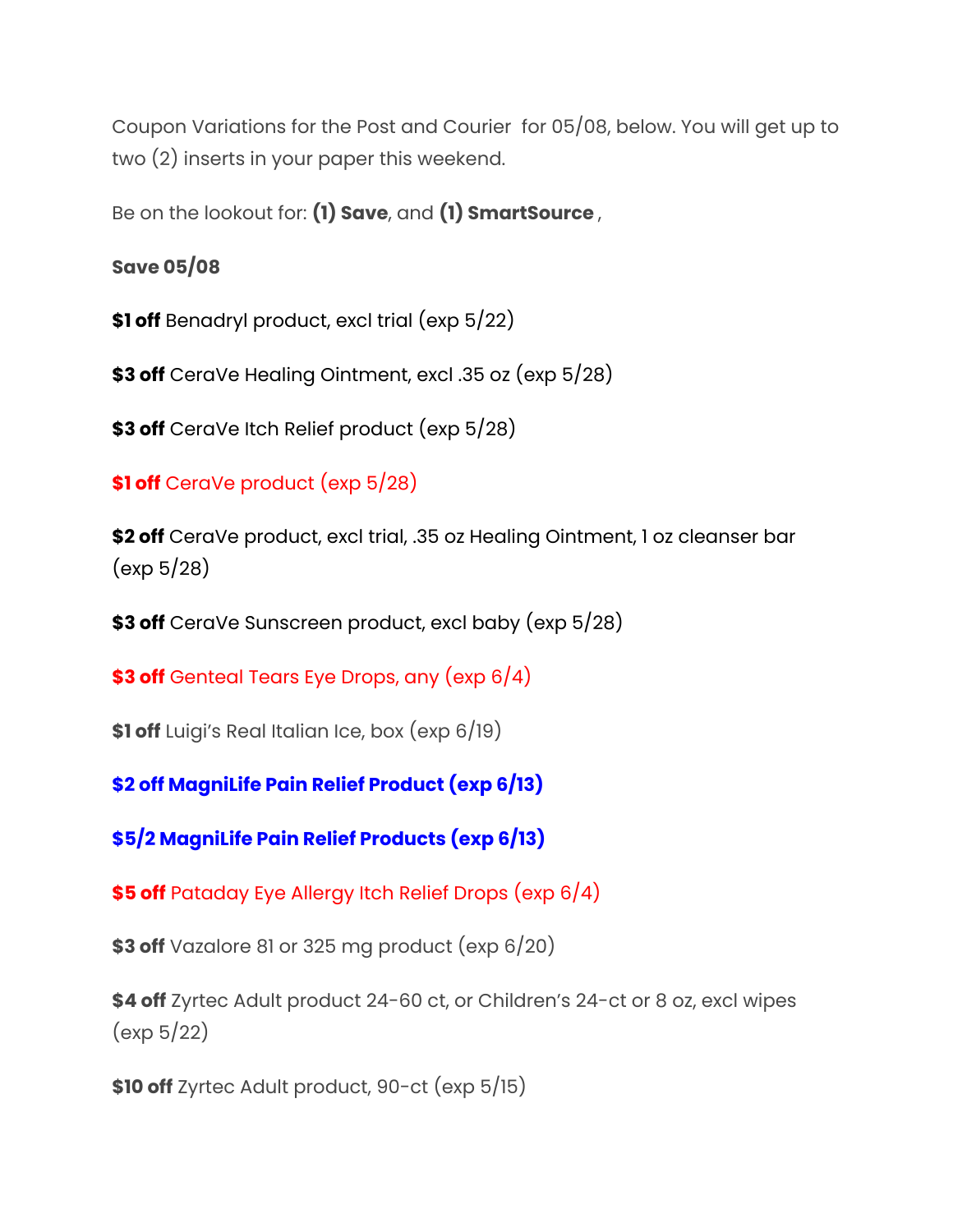## **SmartSource 05/08**

**\$2 off** Clairol Nice'n Easy, Root Touch-up Permanent or Natural Instincts hair color, excl Crema Keratina (exp 5/21)

**\$5/2** Clairol Nice'n Easy, Root Touch-up Permanent or Natural Instincts hair color, excl Crema Keratina (exp 5/21)

**\$3 off** Covergirl Clean Beauty + Skincare product, excl Clean Fresh Lip Balm (exp 5/21)

**\$2 off** Covergirl Eye product, excl 1 kit shadows, Lash Blast Clean, accessories  $\&$  trial (exp  $5/21$ )

**\$3 off** Covergirl Eye product, excl 1 kit shadows, Lash Blast Clean, accessories  $&$  trial (exp  $5/21$ )

**\$2 off** Covergirl Face product, excl Clean Beauty, Cheekers, accessories & trial (exp 5/21)

**\$3 off** Covergirl Face product, excl Clean Beauty, Cheekers, accessories & trial (exp 5/21)

**\$2 off** Covergirl Lip product, excl Clean Beauty, Continuous Color Lipstick, accessories & trial (exp 5/21)

**\$1 off** Curel product, 3 or 6 oz (exp 5/31)

**\$2 off** Curel Skincare product, 12 oz+ (exp 5/31)

**.75/1** Ken's Dressing, 16 oz+ (exp 5/31)

**.75/2** Ken's Dressing, 16 oz+ (exp 5/31)

**\$1.50 off** Ken's Dressing, 24 oz+ (exp 5/31)